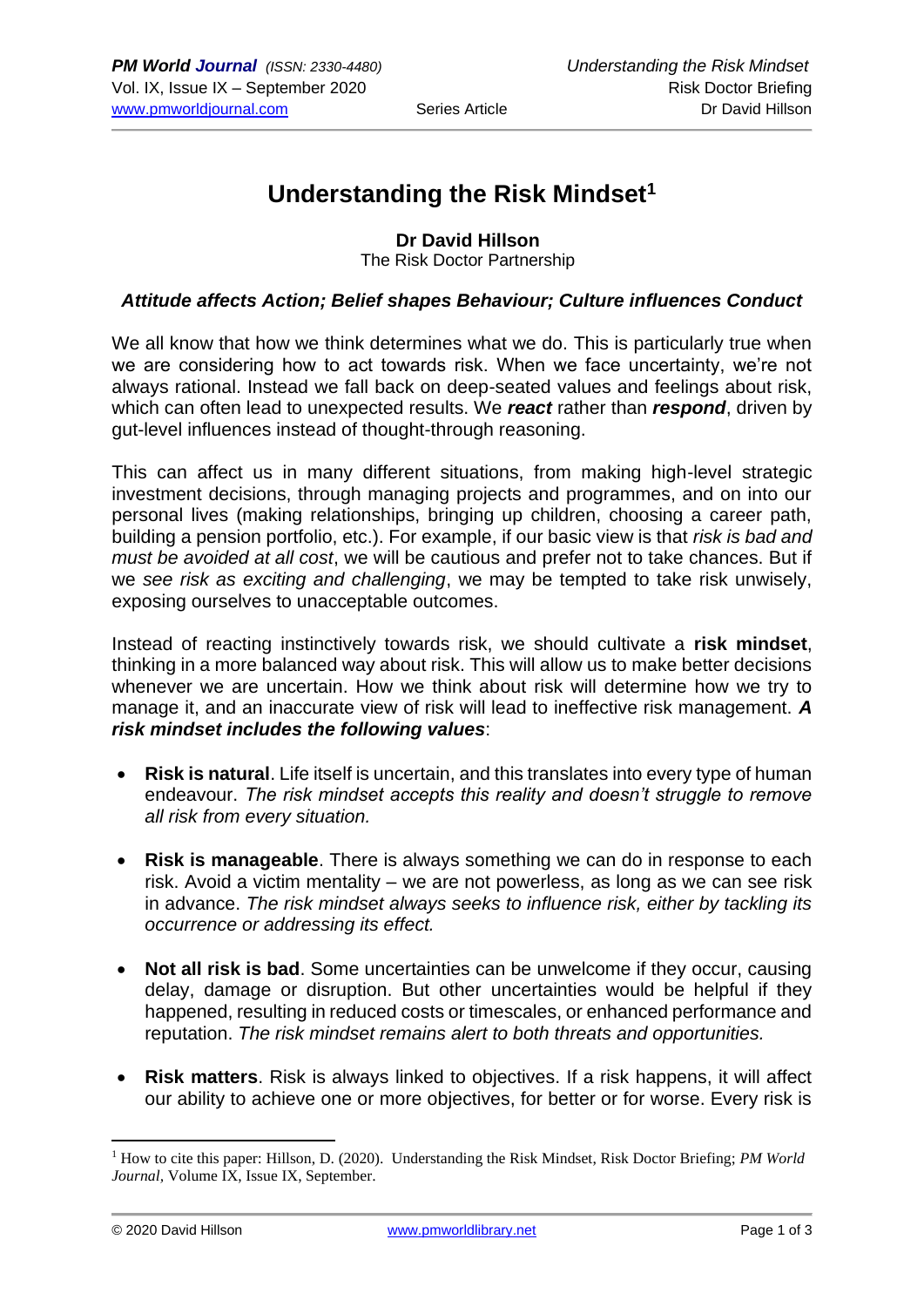important, although some are more important than others. *The risk mindset is relentlessly focused on objectives.*

- **My risk is my responsibility**. It's easy to think that someone else will address risks, and it's "not my job", especially at work. But where risk affects my objectives, I need to deal with it. *The risk mindset takes responsibility for relevant risks.*
- **Proactivity is essential**. We often adopt a "wait-and-see" attitude to risk, hoping that we might "get lucky", with bad things not happening and good things just turning up. *The risk mindset rejects wishful thinking and unrealistic optimism, understanding that prompt action is often required.*

If these values don't describe the way you currently think about risk, or if your behaviour doesn't reflect them, the following five steps will help you change your thinking to develop a risk mindset:

- **1. Build new thinking habits.** Train yourself to think differently. Take one aspect of the risk mindset and work on it until it becomes natural.
- **2. Develop emotional intelligence.** Be aware of how you think, check yourself regularly, and make adjustments whenever necessary.
- **3. Use multiple reminders.** Set visible and audible triggers so that you don't forget to check in.
- **4. Get help.** Find a coach or mentor to support you in changing how you think and act.
- **5. Be intentional**. Take yourself on a journey from conscious incompetence through conscious competence to unconscious competence. Be deliberate and choose change.

Adopting a risk mindset will help us to manage risk naturally, as it becomes part of who we are instead of just what we do. And as we think differently about risk, it will change the way we act towards risk. Try it and see!

*To provide feedback on this Briefing Note, or for more details on how to develop effective risk management, [contact the Risk Doctor](mailto:info@risk-doctor.com?subject=RD%20Briefing%20feedback) [\(info@risk-doctor.com\)](mailto:info@risk-doctor.com?subject=RD%20Network%20feedback), or [visit the Risk Doctor website](http://www.risk-doctor.com/) [\(www.risk-doctor.com\)](http://www.risk-doctor.com/).*